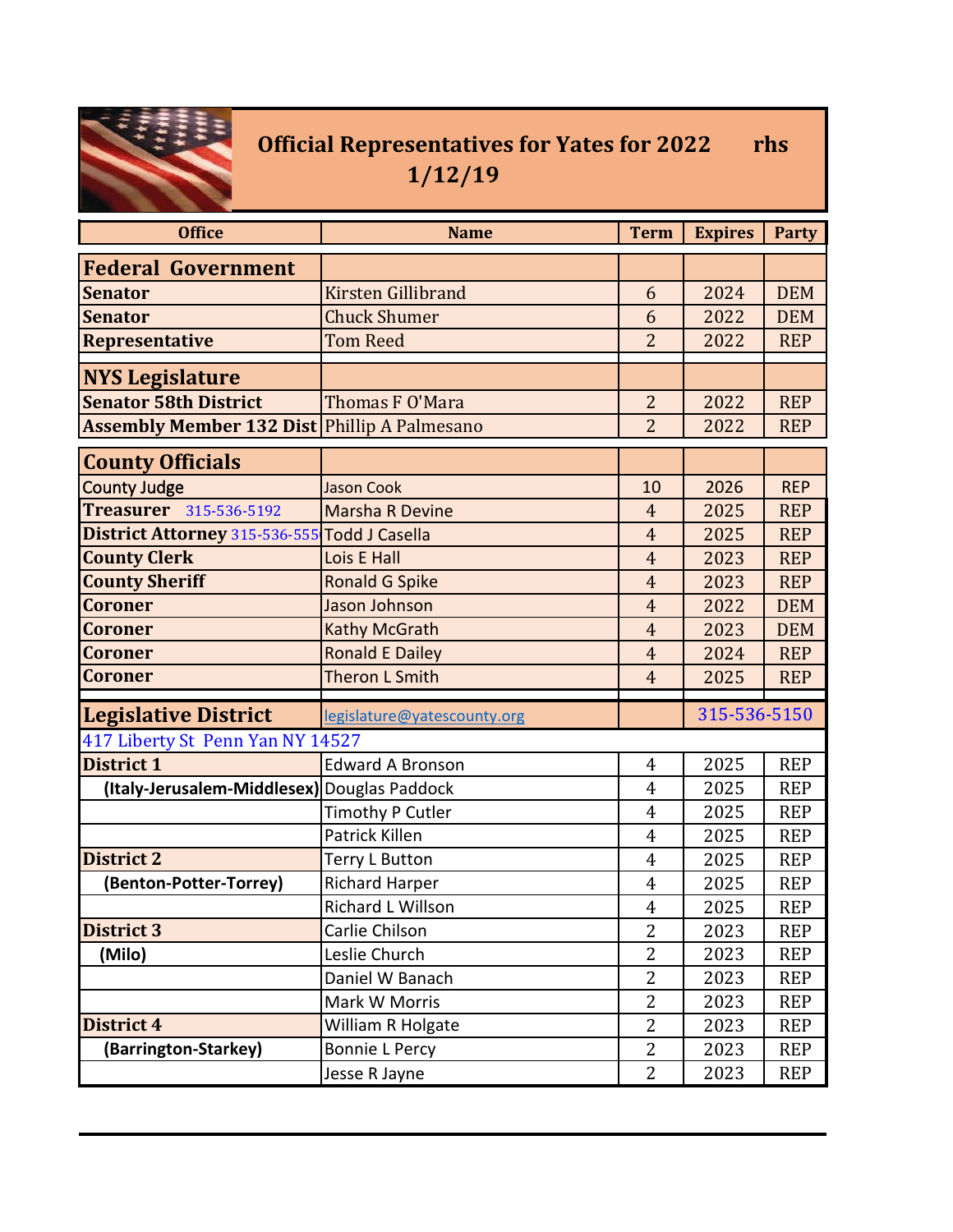| <b>Barrington</b>                                    | www.townofbarrington.org  |                | 607-243-5323 |            |
|------------------------------------------------------|---------------------------|----------------|--------------|------------|
| 4424 Bath Rd Penn Yan NY 14527                       |                           |                |              |            |
| Supervisor                                           | Steven D Perry            | 4              | 2025         | <b>REP</b> |
| <b>Town Clerk &amp; Tax Collector</b>                | Joy L C Perry             | 4              | 2025         | <b>REP</b> |
| <b>Town Council</b>                                  | <b>Brian S Yarrington</b> | 4              | 2025         | <b>IND</b> |
|                                                      | Calvin A Crosby           | 4              | 2023         | <b>REP</b> |
|                                                      | Thomas J Petro III        | 4              | 2023         | <b>REP</b> |
|                                                      | Nathaniel Olney           | 4              | 2025         | <b>REP</b> |
| <b>Town Justice</b>                                  | Mark E Lord               | 4              | 2023         | <b>REP</b> |
| <b>Highway Superintendent</b>                        | Steven E Wheeler          | 4              | 2025         | <b>REP</b> |
| <b>Benton</b>                                        | www.townofbenton.us       |                | 315-536-7236 |            |
| 1000 State Route 14A Penn Yan NY 14527               |                           |                |              |            |
| <b>Supervisor</b>                                    | John E Prendergast        | $\overline{2}$ | 2021         | <b>REP</b> |
| <b>Town Clerk</b>                                    | Bobbi Wolfe               | 4              | 2023         | <b>REP</b> |
| <b>Town Council</b>                                  | Allan Tomion              | 4              | 2023         | <b>REP</b> |
| $(4$ seats)                                          | Richard Harper            | 4              | 2023         | <b>REP</b> |
|                                                      | <b>Brian Murphy</b>       | 4              | 2025         | <b>DEM</b> |
|                                                      | Glenn Quackenbush         | 4              | 2025         | <b>REP</b> |
| <b>Town Justice</b>                                  | David J Grace             | 4              | 2023         | <b>REP</b> |
| <b>Highway Superintendent</b>                        | Jason Hoover              | 4              | 2023         | <b>REP</b> |
|                                                      |                           |                |              |            |
|                                                      |                           |                |              |            |
| <b>Italy</b>                                         |                           |                | 585-374-5035 |            |
| 6060 Italy Valley Rd Naples NY 14512                 |                           |                |              |            |
| <b>Supervisor</b>                                    | Richard C Craig           | $\overline{2}$ | 2023         | <b>REP</b> |
| <b>Town Clerk</b>                                    | Deborah J Craig           | $\overline{2}$ | 2023         | <b>REP</b> |
| <b>Town Council</b>                                  | Debra Cook                | 4              | 2023         | <b>REP</b> |
| $(4 \text{ seats})$                                  | Michael Salotto*          | 4              | 2023         | <b>REP</b> |
|                                                      | David L Ferry             | $\overline{4}$ | 2025         | <b>REP</b> |
|                                                      | Ruth A Craig              | 4              | 2025         | <b>REP</b> |
| <b>Town Justice</b>                                  | Benjamin A Dempsey        | 4              | 2025         | <b>REP</b> |
| <b>Highway Superintendent</b>                        | Steve E Faulkner          | 4              | 2023         | <b>REP</b> |
|                                                      |                           |                |              |            |
| Jerusalem                                            | www.jerusalem-ny.org      |                | 315-536-6668 |            |
| 3816 Italy Hill Rd Branchport NY 14418               |                           |                |              |            |
| <b>Supervisor</b>                                    | Jamie L Sisson            | $\overline{2}$ | 2023         | <b>REP</b> |
| <b>Town Clerk</b>                                    | Shelia McMichael          | 4              | 2023         | <b>REP</b> |
| <b>Town Council</b>                                  | Ritchie Lent              | 4              | 2025         | <b>REP</b> |
| $(4 \text{ seats})$                                  | Sarah Purdy               | 4              | 2025         | <b>REP</b> |
|                                                      | Steven L Castner          | 4              | 2023         | <b>REP</b> |
|                                                      | Daryl H Jones             | 4              | 2023         | <b>REP</b> |
| <b>Town Justice</b><br><b>Highway Superintendent</b> | Todd C Whitford           | 4              | 2022         | <b>REP</b> |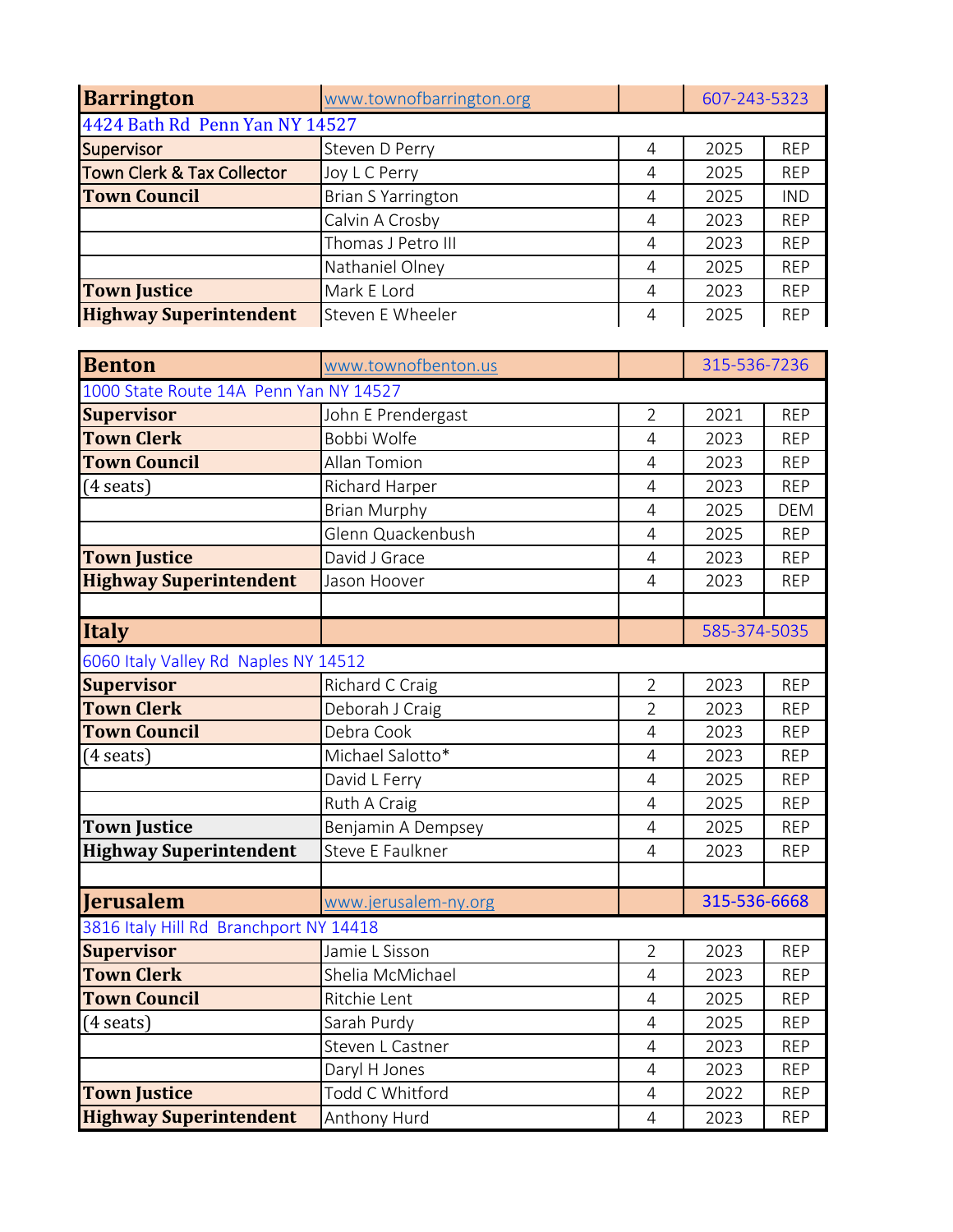| <b>Middlesex</b>                                           | www.middlesexny.org                                          |                | 585-554-3607 |            |
|------------------------------------------------------------|--------------------------------------------------------------|----------------|--------------|------------|
|                                                            | PO Box 147 (1216 State Route 245 Main St) Middlesex NY 14507 |                |              | REP        |
| <b>Supervisor</b>                                          | David C Adam                                                 | $\overline{2}$ | 2023         | <b>REP</b> |
| <b>Town Clerk</b>                                          | Lynnette F Miller                                            | $\overline{2}$ | 2023         | <b>REP</b> |
| <b>Town Council</b>                                        | Austin M Liddiard                                            | $\overline{4}$ | 2025         | <b>REP</b> |
| (4 seats)                                                  | Paul E Mitchell                                              | $\overline{4}$ | 2025         | <b>REP</b> |
|                                                            | Leon N Button                                                | $\overline{4}$ | 2023         | <b>REP</b> |
|                                                            | vacant                                                       | 4              | 2023         |            |
| <b>Town Justice</b>                                        | Margaret Randolph                                            | 4              | 2022         | <b>REP</b> |
| <b>Highway Superintendent</b>                              | Todd J Conaway                                               | $\overline{2}$ | 2023         | <b>REP</b> |
|                                                            |                                                              |                |              |            |
| <b>Milo</b>                                                | www.townofmilo.com                                           |                | 315-536-8911 |            |
| 137 Main St Penn Yan NY 14527                              |                                                              |                |              |            |
| <b>Supervisor</b>                                          | Leslie Church                                                | 4              | 2023         | <b>REP</b> |
| <b>Town Clerk &amp; Tax Collector</b> Patricia Christensen |                                                              | 4              | 2025         | <b>REP</b> |
| <b>Town Council</b>                                        | Dale Hallings                                                | 4              | 2023         | <b>REP</b> |
| (4 seats)                                                  | Arden Sorensen                                               | $\overline{4}$ | 2023         | <b>REP</b> |
|                                                            | James R Harris Jr                                            | $\overline{4}$ | 2025         | <b>REP</b> |
|                                                            | Gene M Spanneut                                              | 4              | 2025         | <b>REP</b> |
| <b>Town Justice</b>                                        | Michael J Christensen                                        | 4              | 2022         | <b>REP</b> |
| <b>Highway Superintendent</b>                              | Lance Yonge                                                  | 4              | 2023         | <b>REP</b> |
|                                                            |                                                              |                |              |            |
| <b>Potter</b>                                              |                                                              |                | 585-554-6758 |            |
| 1226 Phelps Rd Middlesex NY 14507                          |                                                              |                |              |            |
| Supervisor                                                 | Larry J Lewis                                                | 4              | 2025         | <b>REP</b> |
| <b>Town Clerk &amp; Tax Collector</b>                      | Deborah Adams                                                | 4              | 2025         | <b>REP</b> |
| <b>Town Council</b>                                        | Christopher Mumby*                                           | 4              | 2023         | <b>IND</b> |
| $(4 \text{ seats})$                                        | June G Pendleton                                             | 4              | 2023         | <b>REP</b> |
|                                                            | <b>Brian A Bootes</b>                                        | 4              | 2025         | <b>REP</b> |
|                                                            | Paul H Moberg                                                | 4              | 2025         | <b>REP</b> |
| <b>Town Justice</b>                                        | Deborah K Huff-Tober                                         | 4              | 2023         | <b>REP</b> |
| <b>Highway Superintendent</b>                              | <b>Arthur Parsons</b>                                        | $\overline{4}$ | 2025         | <b>REP</b> |
|                                                            |                                                              |                |              |            |
| <b>Starkey</b>                                             |                                                              |                | 607-243-5410 |            |
| 40 Seneca St Dundee NY 14837                               |                                                              |                |              |            |
| <b>Supervisor</b>                                          | George E Lawson                                              | $\overline{4}$ | 2023         | <b>REP</b> |
| <b>Town Clerk/Tax Collector</b>                            | Candice Iszard                                               | 4              | 2023         | <b>REP</b> |
| <b>Town Council</b>                                        | Caryl Sutterby                                               | 4              | 2023         | <b>BLK</b> |
| (4 seats)                                                  | Jeremy S Hall                                                | 4              | 2023         | DEM        |
|                                                            | John P Socha                                                 | 4              | 2025         | <b>REP</b> |
|                                                            | Julie Dunkelberger                                           | 4              | 2025         | <b>IND</b> |
| <b>Highway Superintendent</b>                              | Ralph Warren                                                 | $\overline{2}$ | 2023         | <b>REP</b> |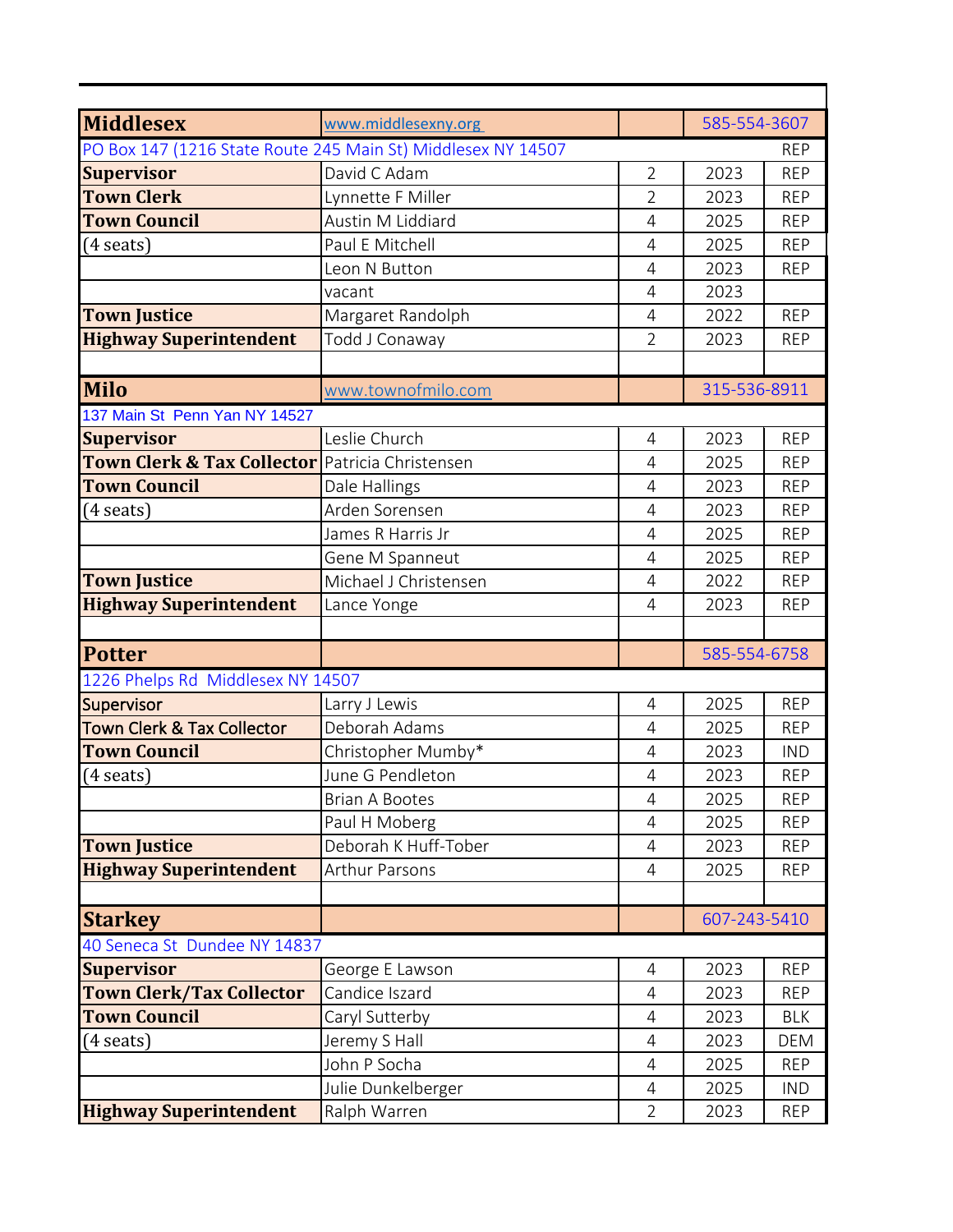| <b>Town Justice</b>                        | Carrie Wood          | 4 | 2025         | <b>REP</b> |
|--------------------------------------------|----------------------|---|--------------|------------|
|                                            |                      |   |              |            |
| <b>Torrey</b>                              | www.townoftorrey.com |   | 315-536-6376 |            |
| PO Box 280 (56 Geneva St) Dresden NY 14441 |                      |   |              |            |
| <b>Supervisor</b>                          | John H Martini       | 2 | 2023         | <b>DEM</b> |
| <b>Town Clerk / Tax Collector</b>          | <b>Betty Daggett</b> | 2 | 2023         | <b>REP</b> |
| <b>Town Council</b>                        | <b>Grant Downs</b>   | 4 | 2025         | <b>DEM</b> |
| $(4 \text{ seats})$                        | Bruce Henderson*     | 4 | 2023         | <b>DEM</b> |
|                                            | Lawrence Martin      | 4 | 2023         | <b>DEM</b> |
|                                            | Colby Petersen       | 4 | 2025         | <b>REP</b> |
| <b>Highway Superintendent</b>              | Timothy L Chambers   | C | 2023         | <b>REP</b> |
| <b>Town Justice</b>                        | George R Thompson    | 4 | 2023         | <b>REP</b> |
|                                            |                      |   |              |            |

\* appointed for 2022 only

revised - 1/21/21 RHS